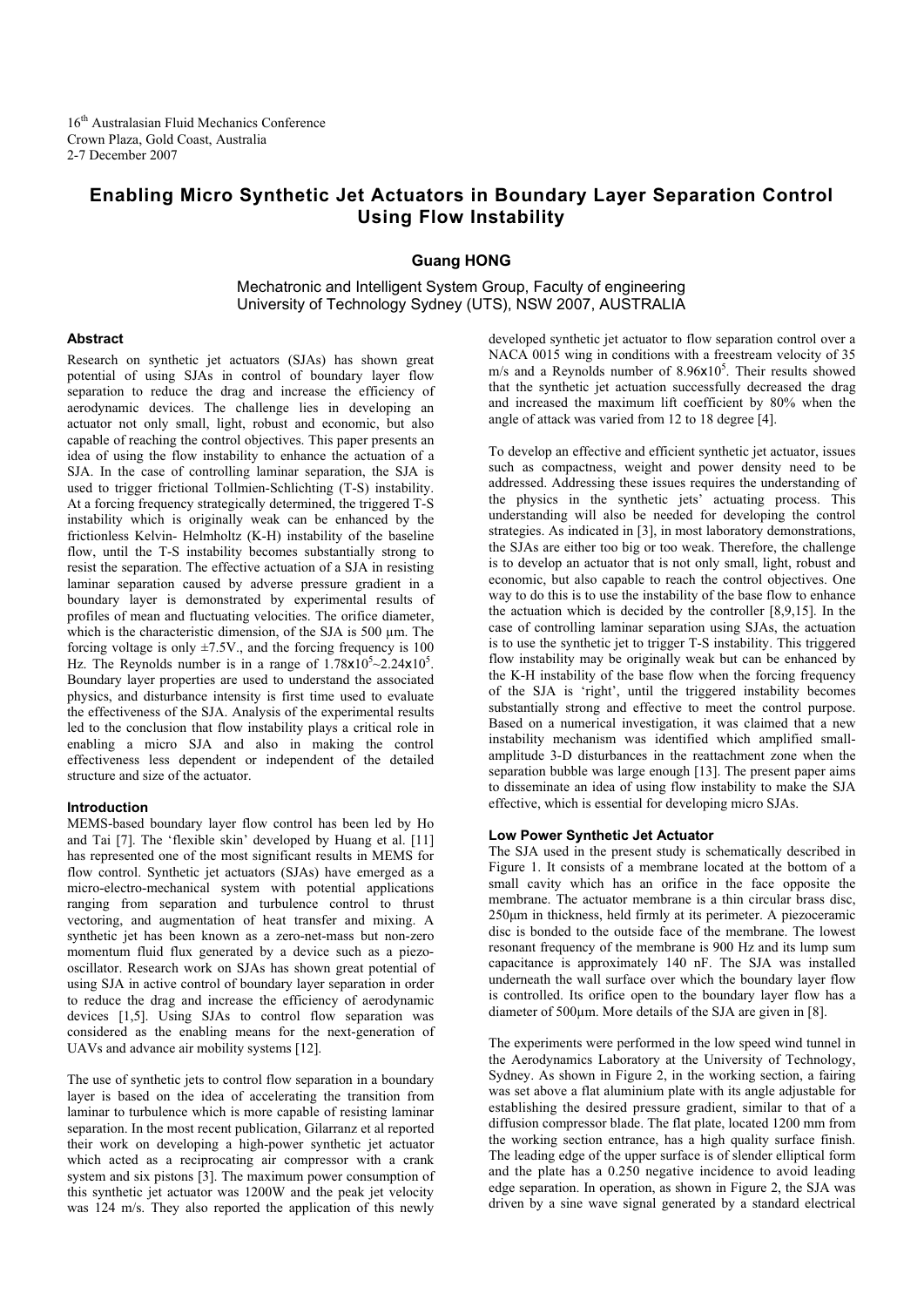

Figure 1. Schematic diagram of a synthetic jet actuator operating in a quiescent condition



Figure 2. Side view of the experimental setting in the working section

function generator. As reviewed above, a micro actuator needs to be not only effective but also efficient. To be efficient, a SJA needs to be driven at the lowest forcing power. In the experiments, the peak-to-peak amplitude of the sine wave signal driving the SJA, called forcing amplitude, was only  $\pm$ 7.5 V., and the frequency of the sine wave signal, called forcing frequency, was 100 Hz. This forcing frequency was chosen as one in the lower range of the T-S instability. When the SJA is in operation, an air jet is synthesized by oscillatory flow in and out of the cavity through the small orifice open to the boundary layer.

# **Demonstration of Separation Control**

Sample experimental results will show the effective elimination of a laminar separation bubble by a SJA. The streamwise velocity was measured, using a Dantec hot wire anemometry, in the boundary layer over the upper surface of the flat plate. The 'Streamline' shown in Figure 2 was a package of software and hardware for interfacing between the computer and the hotwire probe and for data acquisition. The probe was traversed in streamwise  $(x)$  and normal  $(y)$  directions. A dial gage with a least count of 0.01 mm was used to adjust the probe's position in *y* direction. The reflection of the probe tip, under a concentrated light source, was used for accurate probe positioning. The sample rate was 6 kHz, and the sample size of each realization was 4096. The axial center of the orifice of the SJA was defined as  $x = 0$ mm. Measurements were made at  $x = 40 - 160$  mm downstream of the SJA  $(X_0 = 0.345 - 0.465$  m in Figure 3) at 20mm intervals.

Static taps were located every 25 mm along the streamwise centerline of the flat plate for pressure measurement using a multi-tube manometer. Figure 3 shows the pressure coefficient,  $c_p$ , calculated from the measured static pressure along the streamwise centerline at a free stream velocity of 8.0 m/s measured at the position with minimum pressure.  $X_0$  is the distance from the leading edge of the flat plate. The minimum pressure is at the position  $X_0 = 0.285$ m, and the centerline of the orifice of the SJA is at  $X_0 = 0.305$ m. Hatman and Wang developed a prediction model for distinguishing three separatedflow transition modes, transitional separation, laminar separationshort bubble and laminar separation-long bubble [6]. The first mode involves transition starting upstream of the separation point, and the latter two have the onset of the transition



Figure 3. Streamwise pressure distribution

downstream of the separation point by inflexional instability. The separated flow transition in the current study belongs to the second mode, laminar separation-short bubble, as identified later with results in Figures 4 and 5.

Figure 4 demonstrates that the SJA successfully resists the laminar separation in a boundary layer with an adverse pressure gradient, by comparing the mean and fluctuating velocity profiles when the SJA is switched on and off. The Reynolds number, based on the local external velocity and distance to the leading edge of the flat plate, in the measurement zone is  $1.78 \times 10^5$  - 2.24×10<sup>5</sup>. The mean velocity,  $\overline{u}$ , is normalized by the local external velocity, *U*, and the normalized mean velocity is denoted by  $\overline{u}$  /*U*. The fluctuating velocity,  $u'$ , is calculated as

$$
u' = \sqrt{\frac{\sum_{i=1}^{N} (u_i - \overline{u})^2}{N}}
$$
 (1)

Where  $u_i$  is the *ith* sample data of the instantaneous streamwise velocity,  $\bar{u}$  is the sample mean of the streamwise velocity, and *N* is the sample size of one realization. Table 1 provides the distance from the axial center of the orifice of the SJA to the measurement station as numbered in Figure 4.



Figure 4 Comparison of experimental results when SJA is switched on and off. Forcing amplitude =  $\pm$ 7.5 V., Forcing frequency = 100 Hz. See Table 1 for measurement positions in *x* direction. (a) Normalized mean velocity profiles, (b) Normalized fluctuating velocity profiles.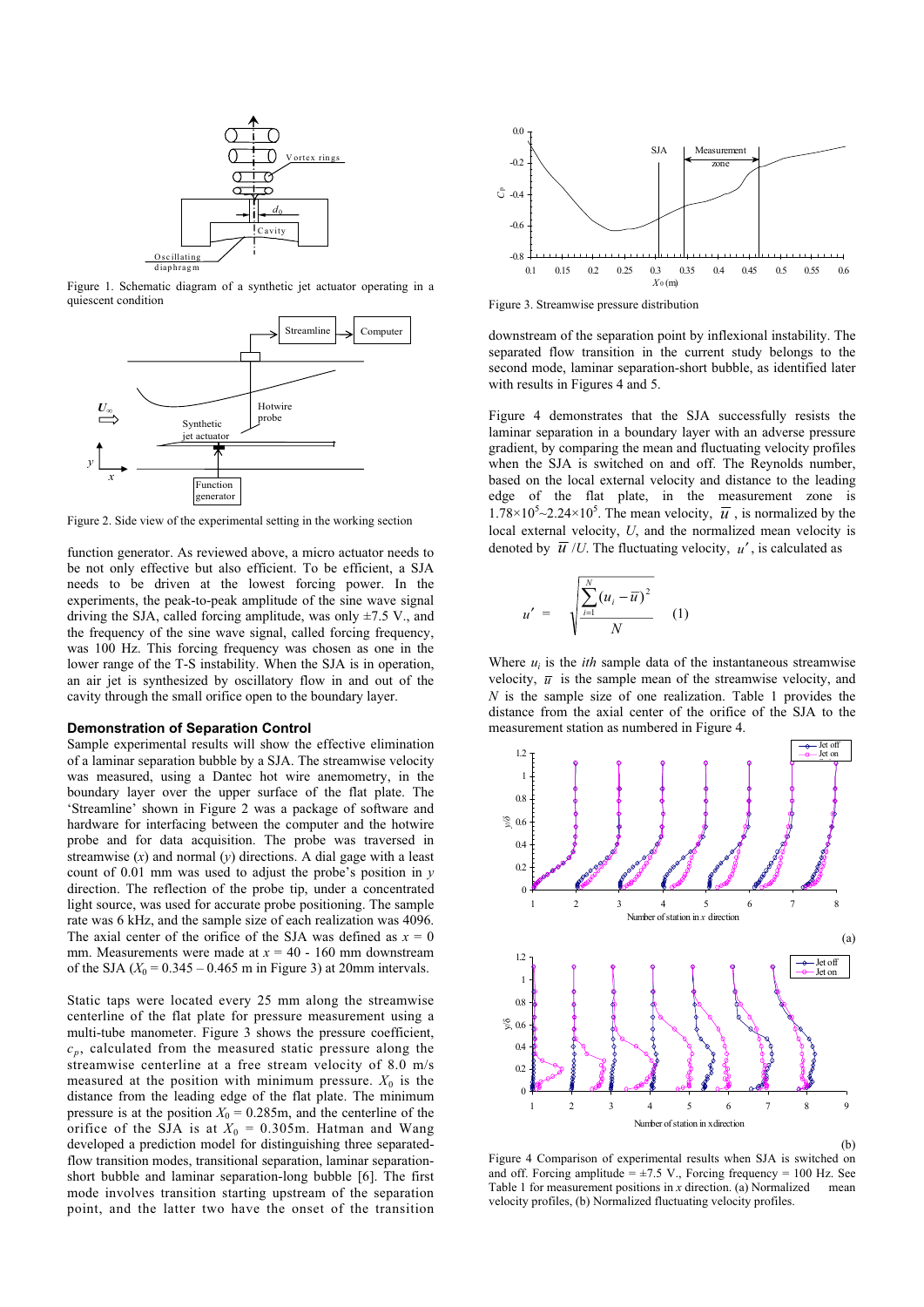Table 1 Distance between the jet and the measurement station

| No. of measurement<br>station in $x$ direction |    |    |    |                       |  |  |
|------------------------------------------------|----|----|----|-----------------------|--|--|
| Distance to the SJA<br>$\vert$ (mm)            | 40 | 60 | 80 | 100   120   140   160 |  |  |

The mean velocity profiles in Figure 4(a) show how the SJA works to resist the flow separation, while the fluctuating velocity profiles in Figure 4(b) show why. In the condition with the jet off, at the *x* positions from 60 mm to 120mm, the mean velocity profile at small  $y/\delta$  positions is quite 'normal' to the wall, and the velocity profile has an inflection point. The separation point is located between  $x = 40$  mm and  $x = 60$  mm, and this separation continues to a position between  $x = 120$  mm and  $x = 140$  mm. The fluctuating velocity profiles with jet off show that the separation is laminar and the transition occurs at about the center point of the separation bubble, between  $x = 100$  mm and  $x = 120$ mm. Following a short transition, reattachment of the separation bubble occurs at a position between  $x = 120$  mm and  $x = 140$  mm.

In the conditions with the synthetic jet on, the inflexion points on the mean velocity profiles disappeared. This is due to that the transition occurs at a position upstream of the natural separation point in the base flow, as shown in Figure 4(b). At  $x = 40$  mm, although the mean velocity profile is not significantly modified yet, the fluctuating velocity has been generated by the synthetic jet actuation at  $y/\delta = 0.07 \sim 3.4$ . The fluctuating velocity increases in both streamwise  $(x)$  and normal  $(y)$  directions until it reaches the position of  $x = 100$  mm which is close to the natural transition point of the base flow, as identified later with Figure 5. Following that, the fluctuating velocity decreases downstream. It is worth to note that at  $x = 160$  mm, the mean velocity profile with the jet on is 'fuller' than that with the jet off, but the corresponding fluctuating velocity with the jet on is less than that with the jet off.



Figure 5 Comparison of displacement thickness when the jet is on and off

#### **Effectiveness of SJA**

Effectiveness of a SJA can be evaluated in various ways. To evaluate the effectiveness of a SJA on resisting flow separation, the boundary layer displacement thickness can be used. According to the identification methods developed by Hatman and Wang [6], the displacement thickness in laminar separation has a maximum value which occurs at the onset of the transition, and the maximum turbulence level occurs at the first reattachment point. The boundary layer condition in the current study belongs to the laminar separation-short bubble. Figure 5 shows the comparison of displacement thicknesses in the conditions with the synthetic jet on and off. As shown in Figure 5, the maximum displacement is at about  $x = 115$ mm downstream of the SJA when the jet is off. According to the identification method in [6], this position with the maximum displacement thickness should be the onset of the transition in laminar separation. However, this maximum displacement point is hardly noticeable when the SJA is on, as the transition mode has been changed from non-frictional separation laminar separation to frictional transition. It is more difficult to define the maximum turbulence level than to define the maximum displacement at a particular *x* position. However, the fluctuating velocity at  $x = 140$ mm in Figure 4 may be recognized to be greater than that at other *x* positions. Therefore, the reattachment point should be at a position between  $x = 120$  mm and  $x = 140$  mm.



Figure 6 Comparison of momentum thickness when the SJA is on and off

The other boundary layer property, momentum thickness, may also be useful for understanding the physics associated with the effectiveness of a SJA on resisting flow separation. As we know, flow separation occurs over the surface of a wall because of momentum loss in the boundary layer with adverse pressure gradient. Comparison of the momentum thicknesses in Figure 6 shows that the SJA increases the momentum transfer from the external potential flow to the boundary layer, so that the boundary layer flow becomes more capable to support the adverse pressure gradient and not to be unattached from the wall.

The strategy of using SJAs in controlling boundary layer flow separation is to disturb the boundary layer flow and accelerate the transition from laminar to turbulence which has greater momentum than laminar flow to resist flow separation. Therefore, the level of disturbance originated by a SJA may be used to evaluate the effectiveness of the SJA. Intensity of disturbance, originally defined for measuring the 'degree of disturbance' in the external flow [14], is quoted here for quantitatively evaluate the effectiveness of a SJA on the level of disturbance it generates.

$$
I_d = \int_0^\delta u' dy \tag{2}
$$

Where  $I_d$  is the intensity of disturbance,  $u'$  is the fluctuating velocity defined in Eq. (1), *y* is normal-to-wall direction and  $\delta$  is the local boundary layer thickness. Figure 7 compares the intensity of disturbance along the streamwise centerline in the separation zone when the SJA is switched off and on. In the case of jet off, the disturbance intensity is very small,  $0.23 \text{ m}^2/\text{s}$  to  $0.40 \text{ m}^2/\text{s}$ , in the laminar separation region upstream of the transition point. It then suddenly starts to increase rapidly around  $x = 100$  mm and does not reach the maximum value at the last measurement station. In the case of jet on, the disturbance intensity is already as large as  $1.27 \text{ m}^2/\text{s}$  at the first measurement station of  $x = 40$  mm. It increases linearly until it becomes steady at  $x = 100$  mm. This comparison shows that the SJA works very effectively to generate the disturbance which strategically prevents the flow from separation.



Figure 7 Comparison of intensity of disturbance when SJA is on and off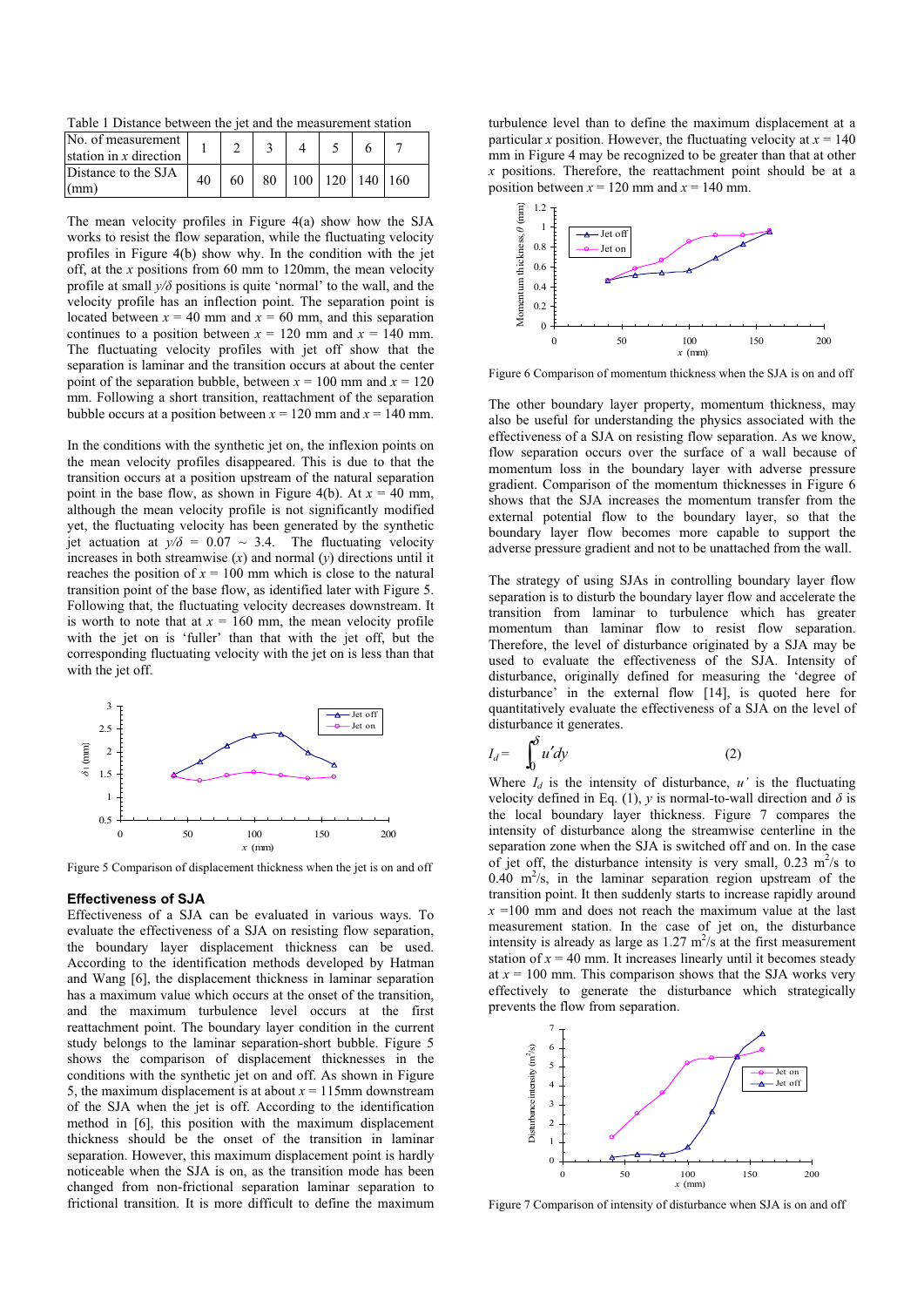# **T-S and K-H Instability**

K-H instability is known as a non-viscous instability associated with the laminar separation in a boundary layer under adverse pressure gradient, while T-S instability is known as a viscous flow instability playing a significant role in the transition at a zero pressure gradient. As shown in Figure 4 and identified in Figure 5, the effective actuation of the synthetic jet was realized when the actuator was driven at a T-S frequency. It was believed that the T-S waves, triggered by the synthetic jet and enhanced by the natural instability of the base flow, effectively stopped the flow separation [9]. In the model development for boundary layer separation, Hatman and Wang assumed that the transition to turbulence in separated boundary layer be a result of the superposition of the effects of K-H instability and T-S instability [6]. The fluctuating velocity profiles in the separation zone in Figure 4(b) and the  $I_d$  in Figure 7 verify this assumption.

As found in our earlier studies [10], when a synthetic jet was injected in a quiescent condition (without a cross flow), the jet velocity and momentum were maximum at a forcing frequency equal to the resonant frequency of the membrane material of the actuator. However, when the synthetic jet is injected into a boundary layer flow (with a cross flow), whether the disturbance triggered by this small jet is going to be amplified or damped depends on the interaction between the jet and the baseline flow.

Figure 8 shows the variation of the mean velocity with the forcing frequency in the condition with and without crossflow. In the case without crossflow, the velocity was measured at a position  $y/d = 1.5$  along the centerline of the orifice of the SJA. Here *d* is the diameter of the orifice.  $y/d = 1.5$  was chosen because the maximum mean velocity appeared at this position [10]. The forcing voltage without crossflow was  $\pm$ 7.5V. The peak mean velocity occurs at a frequency of 1.5 kHz. In the low frequency bandwidth, a secondary peak velocity with much smaller amplitude of the mean velocity appears in the range of 100~300 Hz. In the case with cross flow, as shown in Figure 8(b), the velocity was measured at  $y = 0.8$  mm or  $y/\delta = 0.05$  and *x*  $= 100$  mm downstream of the SJA. This position was chosen because it was where the maximum fluctuating velocity was detected, and at the *x* position just upstream of  $x = 115$  mm where the maximum displacement occurred, as identified with Figure 5.



Figure 8 Mean velocity varied with the forcing frequency a) without cross flow at  $y/d = 1.5$ , b) with cross flow at  $y/d = 0.8$  and  $x = 100$  mm.

Therefore  $x = 100$  mm was the last measurement station to show the effectiveness of the T-S waves triggered by the synthetic jet before the turbulent transition. Compared with that in Figure 8(a), the mean velocity in the lower frequency range, 60~200 Hz, in Figure 8(b) is significantly greater. The peak mean velocity in Figure 8(b) occurs at the forcing frequency of 100 Hz. The secondary peak of the mean velocity, whose amplitude is very small, occurs at 900 Hz which is the lowest resonant frequency of the membrane material of the SJA. This shows that, with crossflow, the synthetic jet at lower forcing frequencies is much more effective than that at higher forcing frequencies in the condition of the present study.

Why were the T-S waves enhanced rather than damped in our experiments? How did the T-S waves triggered by the synthetic jet interact with the K-H instability of the base flow? The following discussion may lead to or provide some answers.

The potential of closed laminar separation region to act as a generator of disturbance was identified by Gaster [2] and this identification has been recognized as a significant theoretical development [15]. In a special application of using flapping to control water separation flow in a boundary layer, Rist hypothesized three new mechanisms. One of his hypothesized mechanisms was that a laminar separation bubble itself might act as a resonator with respect to low frequency, long wave



Figure 9 Comparison of shape factors when the jet is on and off

length disturbances which should be of the size of the bubble length [13]. Our experimental results positively support this hypothesis. Based on the results in Figures 4 and 5, the length of the separation bubble is identified to be in a range between 60 mm (lower limit) and 100 mm (upper limit). Calculated with the local external velocity, the hypothesized resonating frequency should be in the range of 82 Hz to 141 Hz. The forcing frequency for the results of effective synthetic jets shown in Figure 4 is 100 Hz which is within the range of resonating frequency calculated based on Rist's hypothesis. It is in fact numerically and physically equivalent to the most effective forcing frequency calculated with the reduced frequency of 1.0 if the bubble length is taken as the characteristic length. Therefore, the idea is to use the separation bubble and the associated K-H instability as an amplifier of disturbance whose frequency may be determined by the physics of the separation bubble in the baseline flow.

Figure 9 compares the shape factors in the separation bubble region when the synthetic jet was switched on and off, corresponding to the results in Figure 4. In the baseline flow when the synthetic jet is switched off, the shape factor is increasing and the separation flow is formed until the position of transition. When the synthetic jet is switched on, the shape factor is decreasing and the separation is avoided. Shape factor is interpreted physically as the ratio of the pressure forces to viscous forces. As shown in Figure 9, when this ratio is sufficiently big  $(>3)$  in the case of jet off, the pressure force is significantly greater than the viscous force, so that the viscous